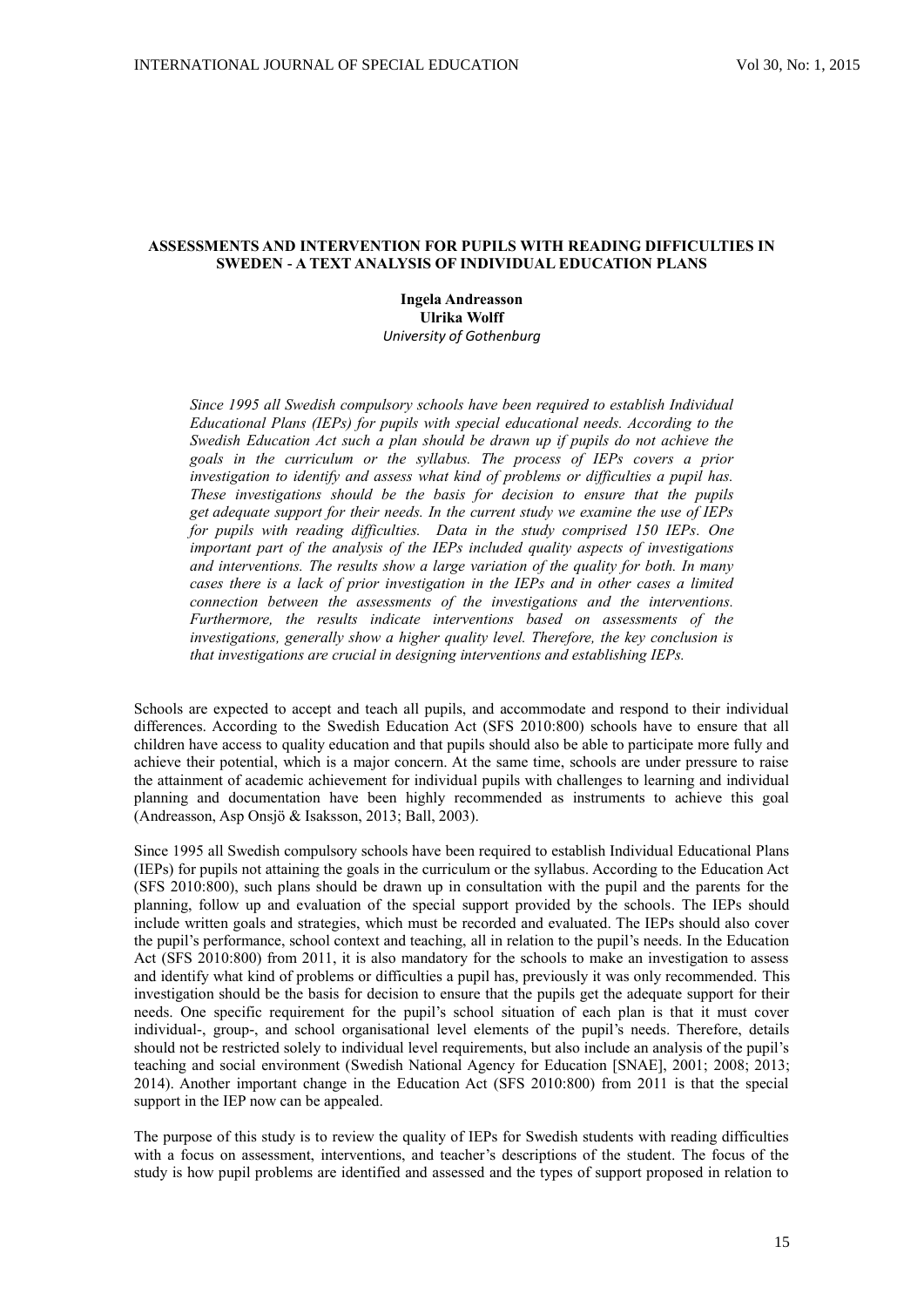the students' problems.

The term special education needs and its documentation requirements in a Swedish context are presented in the article, which also includes a review of the literature concerning previous research studies about IEPs in the Swedish context. In addition, issues about students with reading difficulties are presented for further discussion. The study of pupils with reading difficulties and teachers' construction of IEPs, therefore, is placed within this context before discussing the role of the IEP as a tool for assessment and the conclusions made from conducting the study.

In recent years, an increasing number of children in Sweden have been defined as having some form of difficulty in school and approximately 20 % of pupils are considered to be in need of special support. A majority of these pupils have reading problems (Giota & Emanuelsson, 2011; SNAE, 2011). The use of Individual Educational plans in Swedish schools for pupils with reading difficulties, therefore, is the central theme and purpose of the current article.

Historically, the use of IEPs in Sweden has been strongly linked to the ideological goals of a 'school for all', which emphasises the egalitarian aspects and demands for support for all pupils not reaching the knowledge goals of the curriculum, and is not dependent upon a psychological or medical diagnosis (Swedish Board of Education, 1987; SNAE, 2014). This principle has a long history in Sweden and has been adhered to by politicians from different political parties for much of the last century. This inclusive ambition is based on democratic ideals about rights to full participation for all pupils in school as well as in society as a whole (Assarson, 2007; Haug, 1999). The Government's aim, as specified in the most recent policy document states that all children and young people with special educational need (SEN) or disabilities should reach their full potential in school. At the same time, it has been noted that the achievement gap between students deemed to be failing the system and those who are achieving has widened. Furthermore, there has been an increase in pupils with SEN in recent years (SNAE, 2011).

The formulation of IEPs for pupils with special educational needs was initially recommended in the compulsory school curriculum of the 1980s (SFS 1980:64) and in 1995 it became mandatory to establish an IEP for pupils with special educational needs (SFS 1994:1194). The Education Act from 2011 (SFS 2010:800) stipulates more stringent rules on investigation before given special support for children with learning disabilities. The legal rights of pupils and their parents/custodians are also strengthened by making it possible to appeal against decisions of special needs support (SFS 2010:800).

## *Literature Concerning Individual Educational Plans*

Studies of the individual educational plans of pupils in compulsory schools show what expectations are directed towards the pupils (Andreasson, 2007). The words used in the programs by teachers show that pupils' approaches to learning are of greater priority than learning itself. Furthermore, independence and desire for learning are attitudes emphasized in the goals for pupils to attain. Several studies have also shown that the IEPs often focus on pupils' own responsibility and self-regulatory language and assessments. It also shows that the personal reviews in these plans are plentiful and how this description can affect children's identity constructs (Andreasson, 2007; Andreasson & Asplund Carlsson, 2013; Vallberg Roth & Månsson, 2006). According to the Swedish National Agency for Education (SNAE, 2013) information about pupils' social and personal development or characteristics are not allowed apart from curricular goals and should be used with caution not to harm the pupils' integrity. Furthermore, the goals formulated in the IEPs are both learning goals and social fostering goals and in many cases the social goals take precedence and are worked on before tackling learning problems (Andreasson, 2007). With this precedence, a student´s reading problems may initially be ignored.

Results from both international and national studies, show that the documents often focus on the individual shortcomings and deficiencies (Asp Onsjö, 2006; Isaksson, Lindquist & Bergström, 2007; Millward, Baynes, Dyson, Riddell, Banks, Kane, & Wilson, 2002; Andreasson et al, 2013). In an international meta- study of almost 300 studies, Mitchell, Morton and Hornby (2010) demonstrated that there is some general criticism against support plans that seems to recur in different contexts. They point out the undue influence of behavioural psychology and the over-emphasis on the individual in the documents. They also found an overall criticism in the studies on the unproven efficacy of such plans. Millward et al., (2002) also discuss the influence of behavioural psychological in the documents and note that it fits well with the emphasis on educational accountability.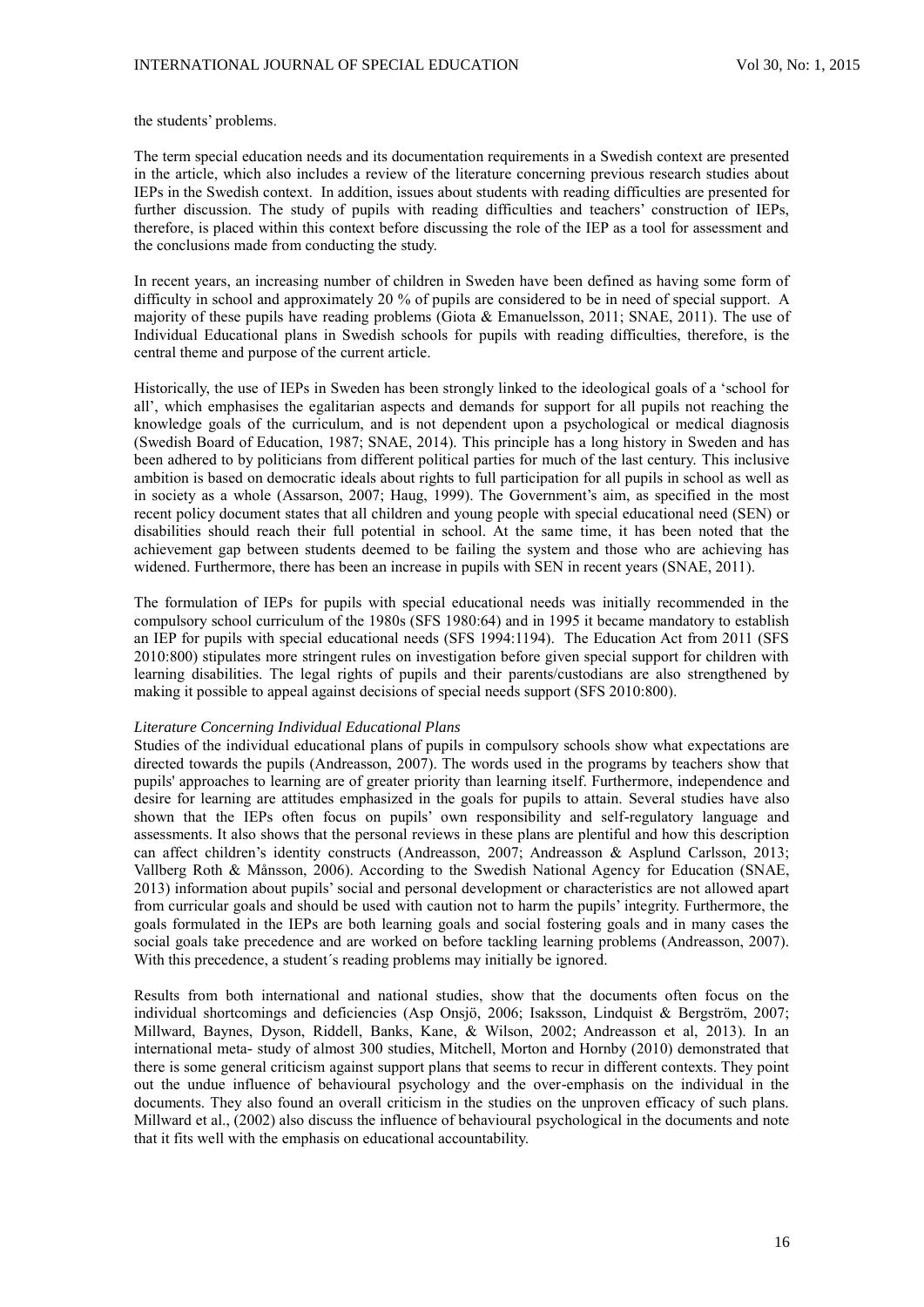There also seems to be a gender bias among the pupils receiving special support; 70 % of all IEPs are written for boys (Asp Onsjö, 2006; Persson, 2013). The fact that more boys than girls receive special support in schools is, however, not unique to Sweden; similar patterns exist in most Western countries. The skewed gender distribution among pupils with IEPs also seems to relate to specific categories of problems. For example, a study in Norway found that an outstandingly higher frequency of boys than girls  $(7.2 \%$  versus 1.3%) in a sample of pupils had been estimated to have behavioural difficulties (Nordahl & Sarromaa, Haustätter, 2009). There is also supposed to be a gender bias among students with dyslexia. For example, Rutter, Caspi, Fergusson, Horwood, Goodman, Maughan, et al. (2004) suggested that the prevalence is two to three times higher among boys than girls. However, Shaywitz, Escobar, Shaywitz, Fletcher and Makuch (1992) found much smaller differences between the sexes, but they also found a significant referral bias in favour of boys. This may be due to the higher incidence of behavioural difficulties among boys, leading to that teachers attend to the boys more and thereby are more likely to detect their reading problems.

### *Reading Difficulties*

It is a rather simple task for a teacher to detect if a pupil has some kind of reading problems. It may be less clear, though, why the pupil has such problems. There are many possible causes, as the reading process is a very complex activity, involving a host of higher mental processes. For example, it requires syntactic competence, vocabulary, decoding skills and the ability to make inferences. Environmental and cultural factors may also influence the reading performance.

However, Gough & Tunmer (1986) proposed the Simple View of reading (Reading=Decoding x Linguistic comprehension), where reading ability is the product of word decoding and comprehension. If one of the factors equals zero, the product will equal zero too. This implies that both decoding and comprehension are necessary skills for reading, whereas reading disability can derive from three conditions: deficient decoding skills, deficient comprehension skills, or deficient decoding and comprehension skills.

One group of children with poor reading skills is children with dyslexia. The prevalence is estimated to be around five percent. They have reading problems due to poor word decoding skills (Ramus, 2004), which in turn may be caused by poor phonological skills. Most researchers agree that dyslexia is a phonological deficit with word decoding problems as the core manifestation (Høien & Lundberg, 2000; Mellby-Lervåg, Lyster & Hulme, 2012; Snowling, 2000). Even though dyslexia does not imply generally poor comprehension, it may imply poor reading comprehension as a secondary problem, as very slow and effortful reading may be an obstacle in the comprehension process.

In a meta-analysis conducted by the National Reading Panel (2000), explicit instruction in phonemic awareness, phonemic decoding skills, fluency, construction of meaning, vocabulary, and guided reading were found to signify effective reading instruction. Reading intervention studies for children with impaired word decoding, have shown that intensive instruction in phoneme awareness and phoneme/grapheme matching, in a one-to-one setting over a shorter period of time is efficient (Fälth, 2011; Torgesen, Alexander, Wagner, Rashotte, Voeller & Conway, 2001; Wolff, 2011). Multicomponent interventions targeting several aspects of reading, as for example, speed and accuracy, seem to be superior to interventions just addressing accuracy (Fälth, Svensson & Tjus, 2011; Wolff, 2011). For an individual with dyslexia compensatory strategies, like listening to recorded text are often very helpful (e.g. Wolff, 2006).

There are also children, who have average, or good, decoding skills, but who still will have difficulties in understanding the text they read (Catts, Hogan & Fey, 2003; Wolff, 2010). Between seven to ten percent of all pupils have been identified to have poor listening comprehension, but adequate word decoding skills (Nation & Snowling, 1997; Samuelsson, 2002; Wolff, 2010). In contrast to children with dyslexia, recorded texts would most probably not help these children to understand the text (Samuelsson, 2002). However, they may benefit from the same kind of intervention concerning vocabulary and reading comprehension strategies as typically developing children would, only in a much slower pace and embracing a smaller amount of new information.

One could also expect a subgroup of second language learners with adequate decoding skills and poor reading comprehension (Lesaux & Siegel, 2003), even though general comprehension is normal. Children, who are second language learners, are often able to handle the phonological dimension of the new language (Lundberg, 1999). They speak without accent, but may have difficulties to understand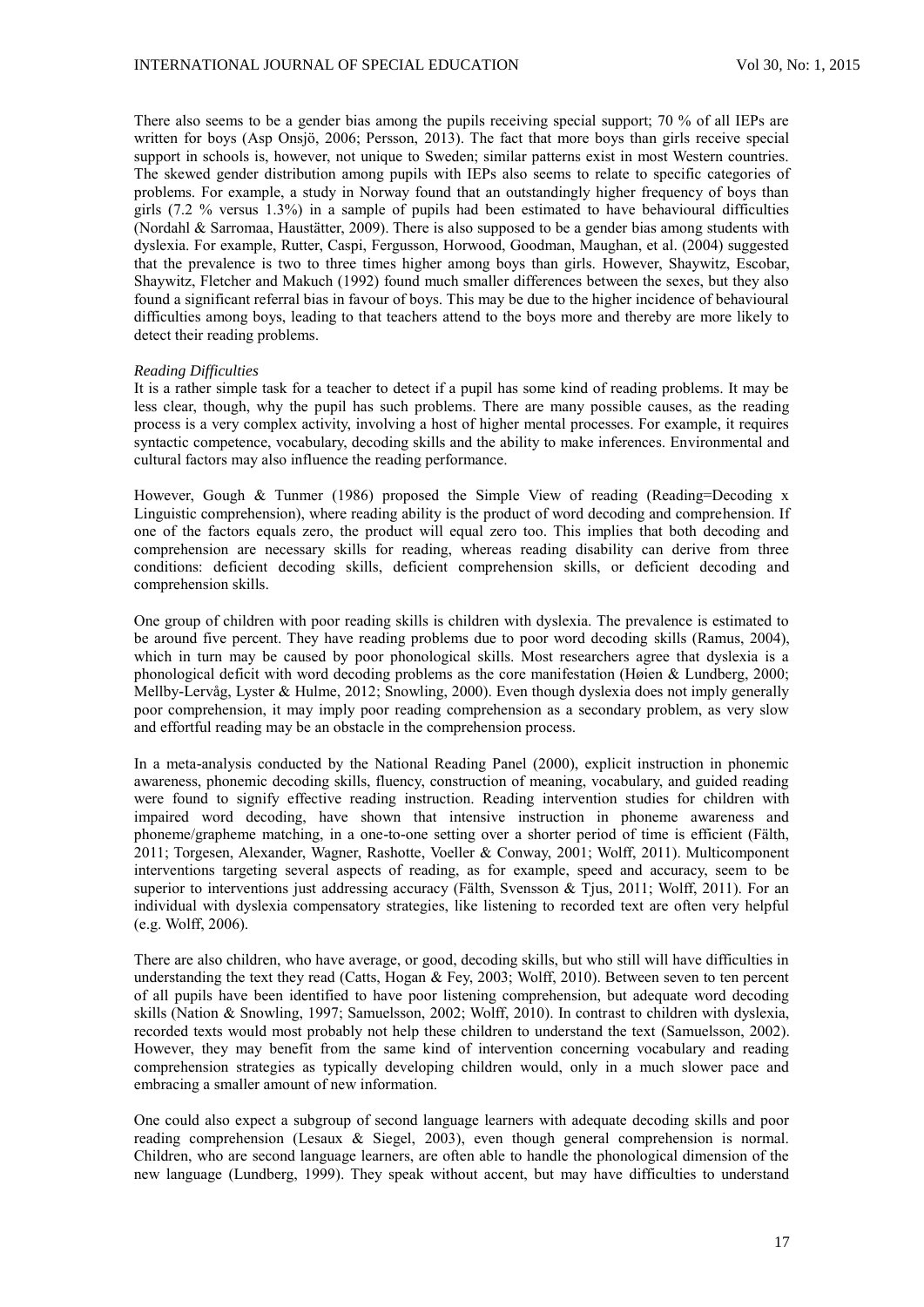nuances of words, metaphors or idiomatic expressions (Lundberg, 1999). Hence, vocabulary acquisition and syntactic competence may be particular obstacles for them.

On the surface, various reading problems can express themselves in similar ways, even though the character of the reading problem and the underlying cause may be totally different. Therefore, it is of critical importance to understand the nature of the reading problem and to implement interventions accordingly.

## **Methodology**

This study was part of a project about reading difficulties and teachers' competence within this field. The research took place from autumn 2011 to spring 2012. Data comprised Individual Educational Plans from 150 pupils. The sample was gathered from 61 teachers in 11 municipalities in Sweden and includes pupils in the compulsory schools from school Year 1 to Year 9 (7-16 years old). This means that approximately 2-3 IEPs were collected from each teacher. The IEPs were marked with teacher /school identification, the pupils' sex /school year and in compliance with the ethics guidelines of the Swedish Research Council, the children's names were erased by the teachers before submitting the IEP for the research project.

### *Analysis*

To establish both an investigation and an individual educational plan for children with special educational needs are mandatory in the Swedish school system (SFS 2010:800). Therefore, both documents were included in the analyzes, and they were analysed separately. Code schemes were elaborated in order to enable analyzes in regards to the documents quality. The aspects of the code schemes reflected adequate assessments and interventions concerning reading difficulties (SBU, 2014). Further, the aspects in the schemes were based on the National Agency for Education's general guidelines (SNAE, 2014). For example, the guidelines require assessments on individual, group and organization levels.

## *The Investigation*

Five aspects were established as crucial in the investigations, quality of:

- information/naming of the instruments/tests used
- information about which ability the instruments/tests measure
- report of the test results
- interpretation/assessment of the test results
- assessment on Individual/Group/Organization level

Each investigation was assigned a grade on a five grade scale: 1= lowest value; 5= highest value. The grade scale was based on key words such as: word decoding, spelling, phoneme/grapheme correspondence, phonological awareness, phoneme awareness, listening/linguistic comprehension, reading comprehension and working memory. These are concepts crucial for understanding the nature of the reading difficulties (Wolff, 2005). In addition, key words for secondary problems, like problems with tables in mathematics, were also listed. Synonyms to the key words and concepts were included as far as possible. A concluding valuation of each investigation was made based on the values above.

### The Individual Educational Plans

The following four aspects were used in the valuation of the IEPs:

- 1. how were the individual's particular learning needs addressed
- interventions suggested
- assistive technology/compensatory strategies suggested
- subjectivity

Each IEP was ascribed a mark from a five grade scale: 1= lowest value; 5= highest value.

The first aspect was related to the descriptions of the educational needs. Was the problem description specific, i.e. reflecting the characteristics of the reading difficulties, or was the problem described in more general terms? Furthermore, were the problem descriptions adequately linked to the assessments in the investigation?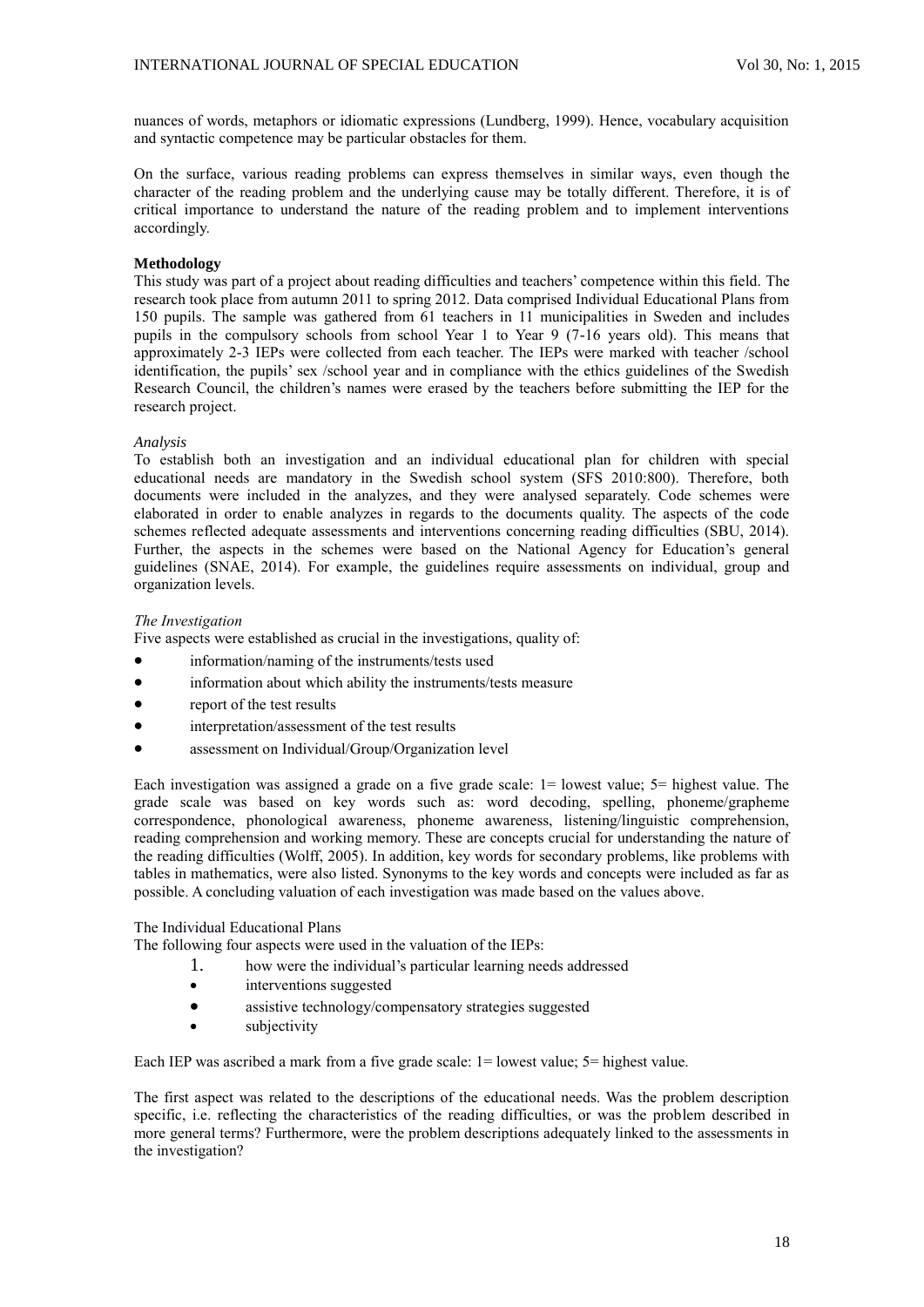The second aspect applied to the pedagogical interventions stated in the IEP and whether the interventions were clearly linked to the child's reading assessment/ description of need as stated in the investigation. The grade scale of the interventions were based on key words of practice and skills training such as reading, spelling, phoneme/grapheme mapping, reading comprehension, word decoding, strategies for developing reading comprehension, phonological awareness, phoneme awareness, morphology, reading fluency, and vocabulary.

The third aspect was assistive technology/compensatory strategies, and was related to the use of various methods and technologies for the pupil to employ in order to compensate for their difficulties. Key words such as speech synthesis, scanned text, recorded text, audio books, spelling programs, help with note taking, study techniques, programs for predictions, and Dictaphone were noted.

The fourth aspect was subjectivity. It regards the teachers' statements made in the IEP that may describe, or address, the pupil's personal characteristics such as social behavior or that ascribe general abilities or traits. Some example from the documents are *being behind*, *not wanting to practise and train*, *not wanting to do repetitive skills training*, *slow starter* or *take responsible for home-work*. A concluding valuation of each IEP was made based on the values above.

## *Validity and Reliability*

The coding was carried out by three researchers jointly. Each code was defined and written down and supplied with typical examples in order to make the coding reliable between the three coders. The coding of a specific statement could be unclear. The strategy employed for managing such ambiguities was to deliberate until consensus was reached. The sharpening of the criteria for each code made the coding more distinct and promoted a valid and more reliable coding. Consistency in coding was further ensured by a final comparison of text pieces within the same code. The contents in the documents were interpreted in the context of conducting investigations and assessments of reading difficulties when using IEP as a tool. A context that was familiar to all three coders.

#### **Results**

The results are presented in two sections: the investigations, and the individual educational plans. Of the total 150 IEPs, 102 (68%) were written for boys and 48 (32%) were written for girls. This is in line with previous research that showed that more boys than girls received special support in Swedish schools (Asp Onsjö, 2006; SNAE, 2011; Persson, 2013).

## *The Quality of Investigations*

Figure 1 shows that most of the investigations have a high or very high quality as a whole (56 %). However, 29 % of the total IEPs do not include an investigation at all, and another 9 % received a low valuation of the investigations. This indicates that many pupils get interventions for their reading difficulties without adequate investigation of their specific difficulties. Thus, the lack of investigation means that the teachers do not have a decision support for the assessments of the reading difficulties, or for the choice of interventions.



**Figure 1. Quality of Investigations based on overall evaluations.**

## *The Individual Educational Plan*

In 76% of the IEPs, specific problem descriptions of the reading difficulties were given. Hence, in 24 %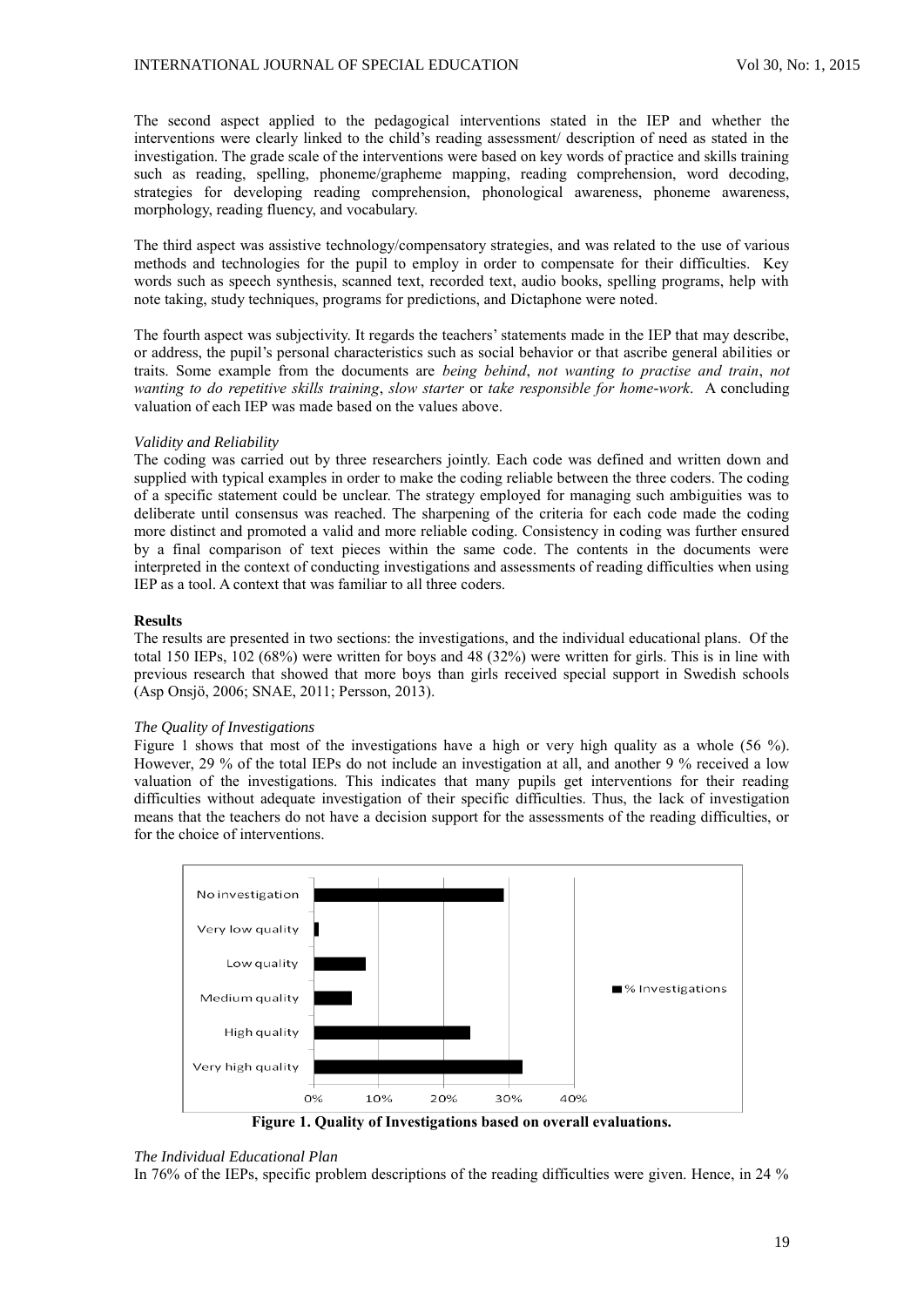of the total IEPs the descriptions of the pupils' problems were unspecified. In turn, almost half of those with unspecified descriptions (47%) did not receive any investigation. Also, the same IEPs received low values on the quality of both pedagogical and compensatory interventions (83% values 0-2).

### *Interventions*

In 97%, of the IEPs there are pedagogical interventions prescribed (see figure 2). Of those, 29% have a medium valuation, and 37% have a high or a very high valuation. However, 31% of the pedagogical interventions have none or low or very low values, and are thus estimated to be below adequate standard.



**Figure 2. Quality of pedagogical interventions related to difficulties formulated in the pupils' IEPs.**

Figure 3 indicates that it is unusual for pupils to obtain good quality compensatory interventions in the IEPs. Firstly, 32 % of the total numbers of IEPs have in fact no compensatory interventions at all, and secondly, another 28 % of the cases are estimated to have interventions of low or very low quality.



**Figure 3. Quality of compensatory interventions related to difficulties formulated in the pupils' IEPs.**

Figure 4 shows that 69% of the IEP interventions are written without any connection to the investigations, whereas 31% have a clear connection between the investigation and the intervention. This means that a remarkably high proportion of the teachers do not use the investigations when planning the interventions. To better understand how this affects the quality of the interventions the results were split between connection/no connection to the investigations. Figures 5 and 6 below illustrate the relationship between the pedagogical respectively the compensatory interventions and their connection to the investigations.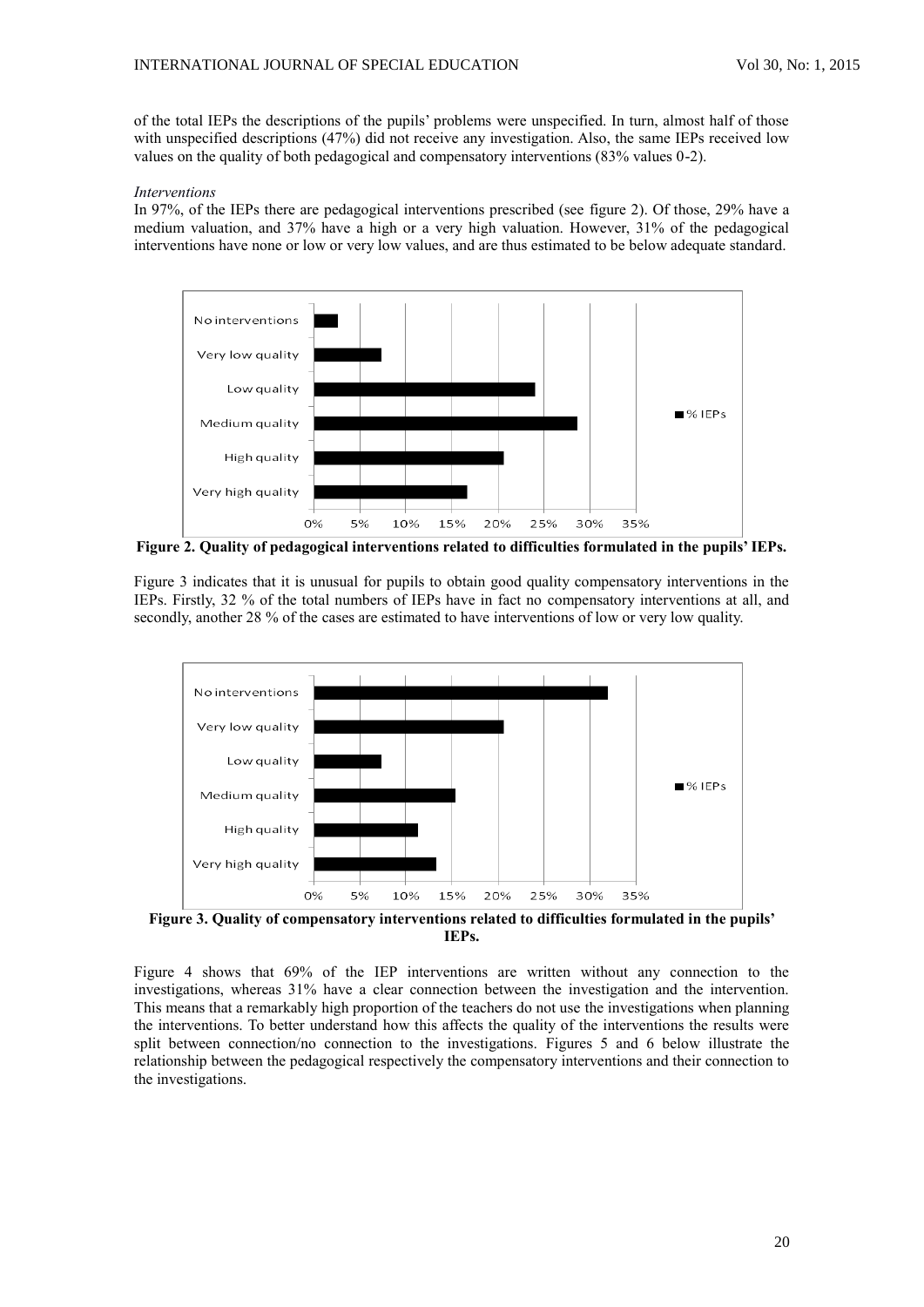

**Figure 4. IEP interventions connections to investigations.**



**Figure 5. Pedagogical interventions relative IEPs connections to investigations.**



**Figure 6. Compensatory interventions relative IEPs connections to investigations.**

The results generally show a higher quality for interventions based on investigations, although 22% of the interventions not connected to the interventions also show high or very high quality, and 48 % show low or very low quality. In contrast, only 4% of the interventions based on investigations show a low quality.

Compared to the pedagogical interventions the compensatory interventions show a pattern with a clearer split of quality between connected/not connected to the investigations. When there are no connections to the investigations, the interventions show a predominance of low-medium quality results, whereas the interventions based on investigations show medium to very high quality values with no low quality scores.

### *Subjectivity*

The descriptions of the pupils are predominantly in subject-specific terms and related to students' reading and writing difficulties. Descriptions of the pupils' attitudes, behaviour, personal and social developments in the IEPs do take place in the material. 29 % of the cases include statements of subjectivity. Generally, the comments describe the pupils' attitudes to the school work, motivation and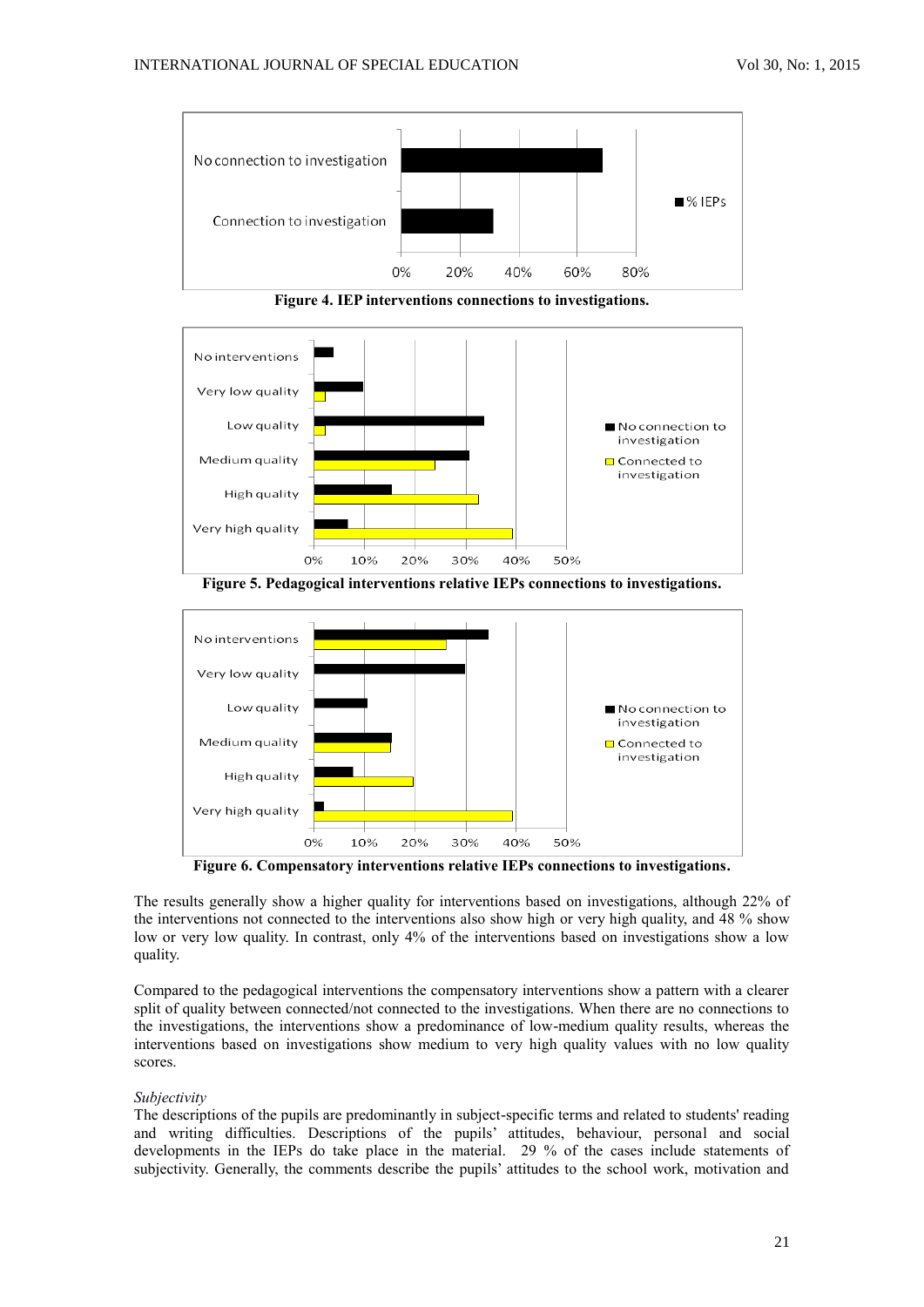degree of responsibility in both positive and more negative terms. Explicit and implicit blame was not unusual. Pupils are told to be in time, need help to discipline themselves, or focus on the homework. Notable are that many of the statements in this category are focused on the pupils' shortcomings in areas outside of reading. These statements may have serious consequences for the pupils' self-confidence, motivation and future learning (see, Andreasson, 2007, Vallberg Roth & Månsson, 2006)

## *Sex*

There were no, or very modest differences, between girls and boys regarding the quality of investigations and pedagogical interventions in the material. In regard to the quality of compensatory interventions it was a tendency of more boys (35%) than girls (29%) that received no or low estimated interventions. However, there was one substantial difference between boys' and girls' IEPs. There were negative statements, in the category of subjectification for 96% of the boys. In contrast, there were only such statements for 4% of the girls.

### **Discussion and Conclusions**

The ideological goals of a *school for all* have for a long time being strong in Sweden which implies ensuring a basic minimum standard of education for all, for example everyone should be able to read, write and do simple arithmetic. The individual educational plans have in policy texts launched as a tool for pupils in need of special support to achieve the educational goals in the syllabus and curricula (SNAE, 2013; 2014). Our research focuses on the use of individual educational plans for pupils with reading difficulties and the results show that there is a large various qualities of the Swedish IEPs. Many of the IEPs seem to be effective as tools for enhancing pupils' learning but at the same time there is a large quantity of IEPs that do not contains the qualities that make them suitable as operative tools. We argue that a number of issues require particular consideration in the IEP-process and should be highlighted. These issues will be further discussed here.

In almost every IEP there are pedagogical interventions prescribed, and two thirds of these are of medium, high or very high quality. However, this is not true for compensatory strategies; more than one of three IEPs have actually no compensatory interventions, although needed, and another 28 % of the IEPs have low or even very low quality of the interventions.

Around 60% of all IEPs were preceded by an investigation. On the whole, these investigations were of high quality. However, almost one third of the IEPs do not include any investigation at all. This is indeed quite surprising as it is mandatory by the Education Act (SFS  $2010:800$ ) to perform an investigation when establishing an IEP. The lack of investigations implies that the teacher do not have any decision support before considering appropriate interventions. Furthermore, more than two of three IEPs do not reflect the adherent investigations. These facts raise questions about the status of the investigation in the IEP-process. One possible explanation why the investigations are not used in the process might be that the investigation sometimes is made by external specialists, e.g. a psychologist or a speech therapist. They may not be able to translate the meaning of the results into educational terms. Additionally, the teachers may not be competent in the area of reading difficulties, and may not be able to interpret the results in order to design adequate interventions. Of course, the reason may simply be limited resources to carry out possible interventions.

Among the IEPs that do not reflect the investigation, almost half are estimated to have pedagogical interventions with low or very low quality. In the IEPs where the pedagogical intervention reflects the investigation, only 4% are estimated to be low or very low quality. It is a plausible assumption that there is a difference between the quality of interventions depending on if they are based on investigations or not. Thus, interventions based on investigations increases the quality. Children with reading difficulties exhibit different profiles of reading performance (Wolff, 2010), and not having an investigation of the pupils' difficulties will make it impossible to adapt the intervention to the pupil's needs.

The importance of connections to the investigations is even more pronounced when it comes to compensatory strategies. There is a clear pattern indicating that without connections between the investigation and the intervention, the intervention is estimated to be of low or very low quality, or there are no compensatory strategies at all suggested. The use of compensatory strategies may prevent children from failure in a broad range of academic skills, not only in the domain of reading. It is therefore of critical importance that teachers fully recognize the need to implement these strategies for pupils with reading difficulties.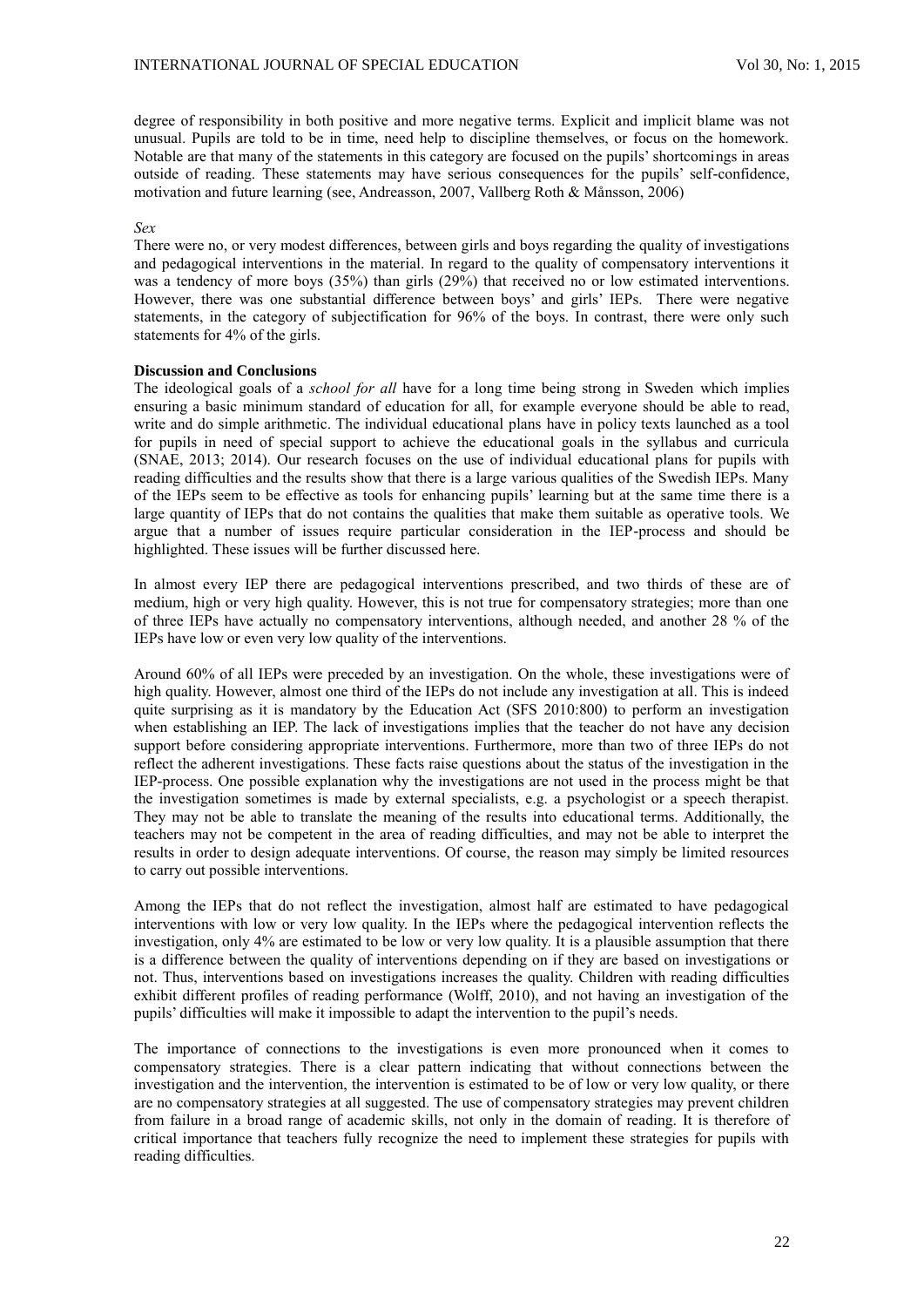In accordance with previous research, there were substantially more boys than girls who had IEPs. There were no noticeable differences in quality between the girls' and boys' investigations or interventions. However, the boys' IEPs comprised more negative statements about their personal characteristics, not related to reading difficulties. There are reasons to believe that this may impact their future learning, selfconfidence and motivation (see Andreasson, 2007).

We can conclude that there are many IEPs that have adequate, or very good investigations and interventions. Nevertheless, there is also a number of IEPs where the investigations are completely absent or of questionable quality, often resulting in low quality interventions. Thus, the results show the investigation's importance for good quality of the interventions, not least for implementation of compensatory strategies.

### **References**

Andreasson, I. (2007). *Elevplanen som text – om identitet, genus, makt och styrning i skolans elevdokumentation* [The individual education plan as text. About identity, gender, power and governing in pupils' documentation at school]. PhD diss., Göteborg: University of Gothenburg.

Andreasson, I. & Asplund Carlsson, M. (2013). Individual Educational Plans in Swedish schools forming identity and governing function in pupils' documentation. *International Journal of Special Education*. 28 (3) s. 58-67.

Andreasson, I. Asp-Onsjö, L- & Isaksson, J. (2013) Lessons learned from research on Individual Educational Plans in Sweden: Obstacles, opportunities and future challenges*. European Journal of Special Needs Education* 28(4), 413-426

Asp-Onsjö, L. 2006. *Åtgärdsprogram – dokument eller verktyg? En fallstudie i en kommun* [Individual education plan – document or tool?]. PhD diss., University of Gothenburg.

Assarson, I. 2007. *Talet om en skola för alla – Pedagogers meningskonstruktion i ett politisktuppdrag*.[The discourse of a school for all – Teachers constructions of meaning in a political mission] PhD diss,. Malmö studies in educational sciences No. 28. Malmö: Malmö högskola

Ball, S.J. 2003. The teacher's soul and the terrors of performativity. *Journal of Education Policy* 18, no. 2: 215-228.

Catts, H.W., Hogan, T.P., & Fey, M. 2003. Sub-grouping poor readers on the basis of reading related abilities. Journal of Learning Disabilities, 36, 151-164.

Fälth, L., Svensson, I., Tjus, T. 2011. The effects of two training programs regarding reading development among children with reading disabilities. Psychology. 2. 173-180.

Giota, J., and I. Emanuelsson. 2011. Policies in special education support issues in Swedish compulsory school: a nationally representative study of head teachers' judgements. *London Review of Education* 9, no. 1: 95-108**.**

Gough, P. & Tunmer, W. 1986. Decoding, reading, and reading disability. *Remedial and Special Education, 7,* 6-10.

Haug, P. 1999. Formulation and realization of social justice: the compulsory school for all in Sweden and Norway. *European Journal of Special Needs Education* 14, no. 3: 231-239.

Høien, T & Lundberg, I. 2000. *Dyslexia. From theory to intervention.* Dordrecht NL: Kluwer Academic Publishers.

Isaksson, J., R. Lindqvist, and E. Bergström. 2007. School problems or individual shortcomings? A study of individual educational plans in Sweden. *European Journal of Special Needs Education* 22, no. 1: 75- 91.

Lesaux, K.N. & Siegel, L.S. 2003. The development of reading in children who speak English as a second language. Developmental Psychology, 39, 1005-1019.

Lundberg, I. 1999. *Bilingualism: Psychological perspectives*. Hong Kong: Monograph 3, School of language in education. Hong Kong Institute of Education

Melby-Lervåg, M., Lyster, S-A. H. & Hulme, C. 2012. Phonological skills and their role in learning to read: A meta-analytic review. *Psychological Bulletin, 138,* 322-352.

Millward, A., A. Baynes, A. Dyson, S. Riddell, P. Banks, J. Kane, and A. Wilson. 2002. Individualised educational programmes: Part 1: a literature review. *Journal of Research in Special Educational needs* 2, no. 3.

Mitchell, D., M. Morton, and G. Hornby. 2010. *Review of the literature on individual education plans. Report to the New Zealand Ministry of Education*. Wellington, Ministry of Education.

Nation, K. & Snowling, M. 1997. Assessing reading difficulties: The validity and utility of current measures of reading skill. *British Journal of Educational psychology, 67,* 359-370.